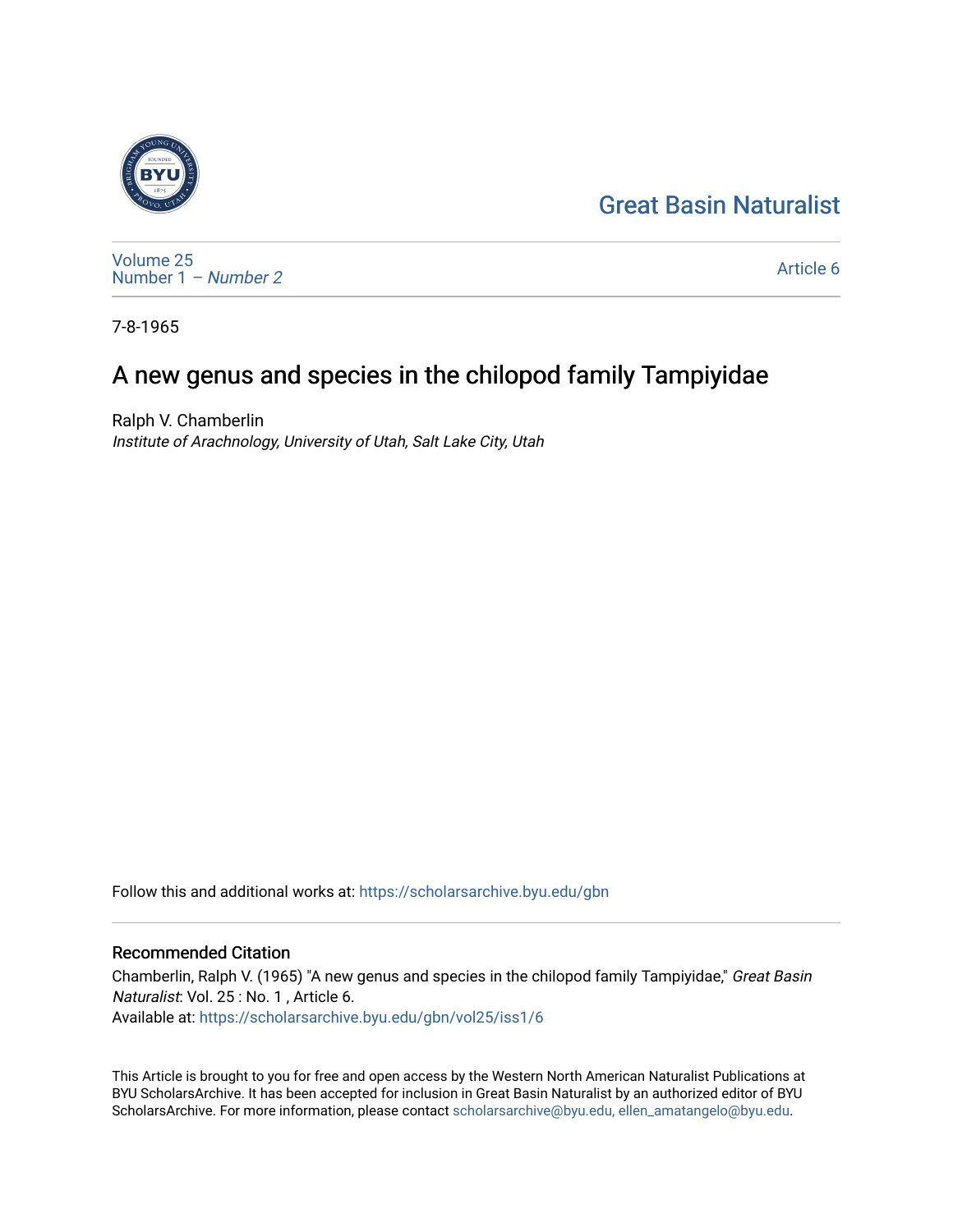### A NEW GENUS AND SPECIES IN THE CHILOPOD FAMILY TAMPIYIDAE'

#### Ralph V. Chamberlin"

The large family Sogonidae and the family Tampiyidae, both of which were first proposed in 1912, pertain to a larger and apparently homogeneous group of geophilid chilopods forming a characteristic element in the fauna of the northern tropical and subtropical areas of America, but so far unknown from the eastern hemisphere. Representatives of both of the two families mentioned occur in the southern and southwestern United States where their progenitors must have arrived by incursion from the south. As at present known the most readily recognizable characteristic of these chilopods is the possession of a labrum composed of a single piece which is always partially and sometimes completely fused with the clypeus with no indication of sutures setting off the divisions usual in most geophilids. In connection with the labrum there is often developed a more or less pronounced extension of the clypeus caudad in a lobe or process that involves the median section of the labrum which may show degeneration or be entirely replaced. Because of the very small size of most sogonids and the obscure habits of the members of the group as a whole, these animals have been generally overlooked or neglected by most collectors. As a result there undoubtedly remain many new forms to be discovered and new groupings to be defined.

The tampiyids in their superficial appearance contrast with the sogonids in their much larger size and more numerous segments. Of the four genera presently referred to the Tampiyidae two were brought to light in the study of a collection of chilopods from the Nevada Test Site kindly referred to me for identification by Drs. Dorald M. Allred and D Elden Beck, project directors of the Brigham Young University ecology project at the Site. One of these two genera is here first diagnosed; the other one, *Eremorus*, typified by E. becki, was previously described (Proc. Biol. Soc. Wash., 76:33-36). The following key will aid in distinguishing the four known genera.

#### Key to the Genera of Tampiyidae

| 1. Prosternum armed anteriorly with two stout teeth; last<br>sternite narrow; pleurocoxal pores small, independent, |  |
|---------------------------------------------------------------------------------------------------------------------|--|
| - Prosternum unarmed; last sternite very broad; pleuro-<br>coxal glands composite, opening through one or two       |  |

<sup>1.</sup> AECBYU Report COO-I 355-10. Field work and research condmted under AEC Contracts AT( 11-1)780 and AT( 11-1 <sup>J</sup> <sup>1355</sup> with Brigham Young University, Provo, Utah. 2. Institute of Arachnology, University of Utah, Salt Lake City.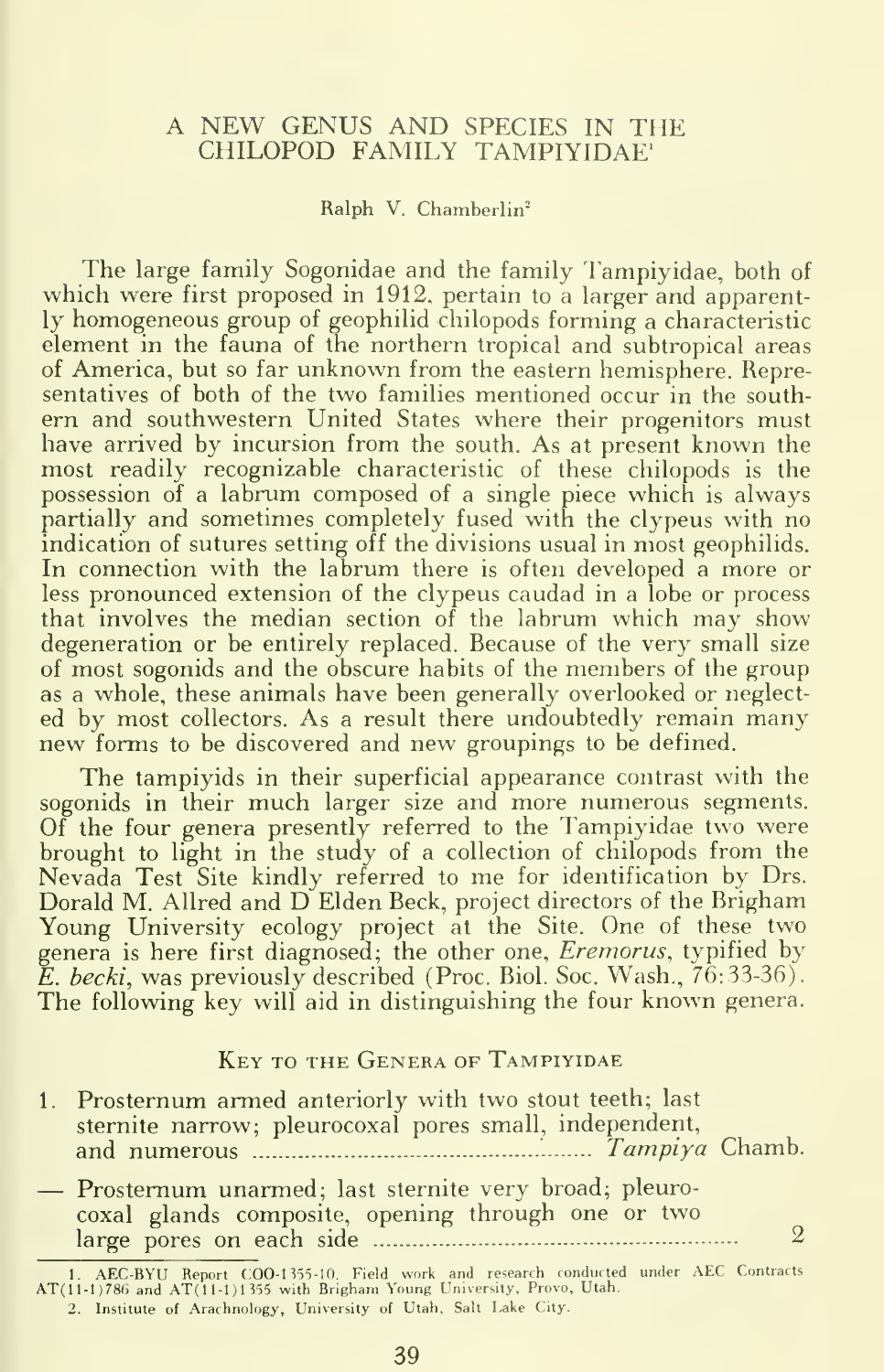| 2. Two composite glands and two pores on each side<br>Abatorus gen. n. |                            |
|------------------------------------------------------------------------|----------------------------|
| — One composite gland on each side, with a single pore                 | $\overline{\phantom{1}}$ 3 |
| 3. Median section of labrum presenting three separate den-             |                            |
| - Median section of labrum bearing teeth in a single un-               |                            |

broken series Ketampa Chamb.

### Abatorus, new genus

Head small, but little longer than broad. Antennae long and fili form, only narrowly separated at base.

Labrum fused at middle with the clypeus, but free laterally; median section with posterior margin convex and bearing a series of teeth; the lateral pieces not dentate or fimbriate.

First maxillae with coxae forming a coxosternum; palpus typically thick, distally rounded and setose. Second maxillae with coxae united at middle by <sup>a</sup> membrane; palpus ending in <sup>a</sup> stout claw and bearing coarse setae.

Prehensors when closed not surpassing the anterior margin of head, all joints unarmed. Prosternum with pleurosternal suture long, extending to antero-ectal corner on each side; the sclerotic line or raphe strongly developed and complete; anterior margin smooth, unarmed.

Ventral pores present in a transverse band.

Last sternite very broad, trapeziform. The pleurocoxal glands composite, two glands and pores on each side, concealed beneath border of the sternite.

No terminal pores.

In the male the legs are long and crassate excepting the tarsal articles; tarsus biarticulate, bearing a stout unguiform pretarsus. Type species: *Abatorus allredi*, new species.

#### Abatorus allredi, new species

Head small, slightly longer than broad (cir. 10:9), of form shown in Fig. 1, with no frontal suture. Antennae long and slenderly narrowing distad; the terminal article with a subelliptic planate or slightly depressed area nearly as long as the article; this area clothed densely with short sensory hairs; similar but smaller areas on the two preceding articles which taken together somewhat exceed the ultimate in length.

Labrum with median section moderately convex and bearing a comb of narrowly acute teeth as shown in Fig. 3; lateral divisions with caudal margin a little irregularly roughened or crenulate.

First maxillae with coxae fused into a coxosternum; inner processes conical; palpus with second or terminal article rounded, bear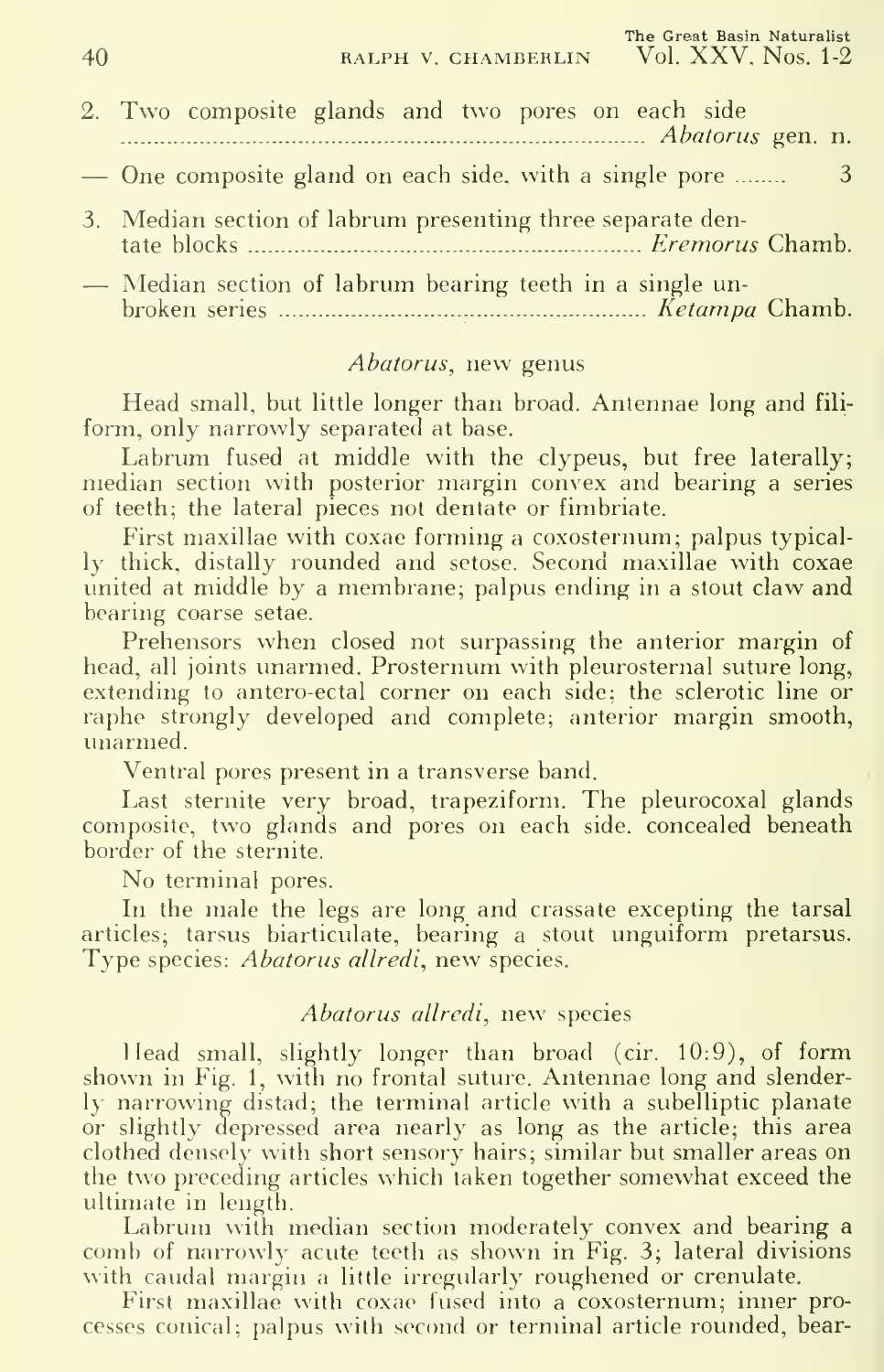ing numerous coarse setae. Second maxillae with coxae united at middle; palpus bearing at end a straight claw and many coarse setae.

Prehensors short, the claws when closed not surpassing the anterior margin of head; all joints unarmed. Prosternum unarmed; the pleurosternal suture long and extending forward to the antero-ectal corner; sclerotic line strongly developed and essentially complete, ending distally a litte ectad of the condyle.

Ventral pores in a transverse band in front of the caudal margin of the sternite.

Last sternite very broad, trapeziform. Pleurocoxal glands com-



Abatorus allredi, new species. Fig. 1, head in outline. Fig. 2, terminal articles of antennae. Fig. 3, labrum. Fig. 4, caudal end of body, ventral view.